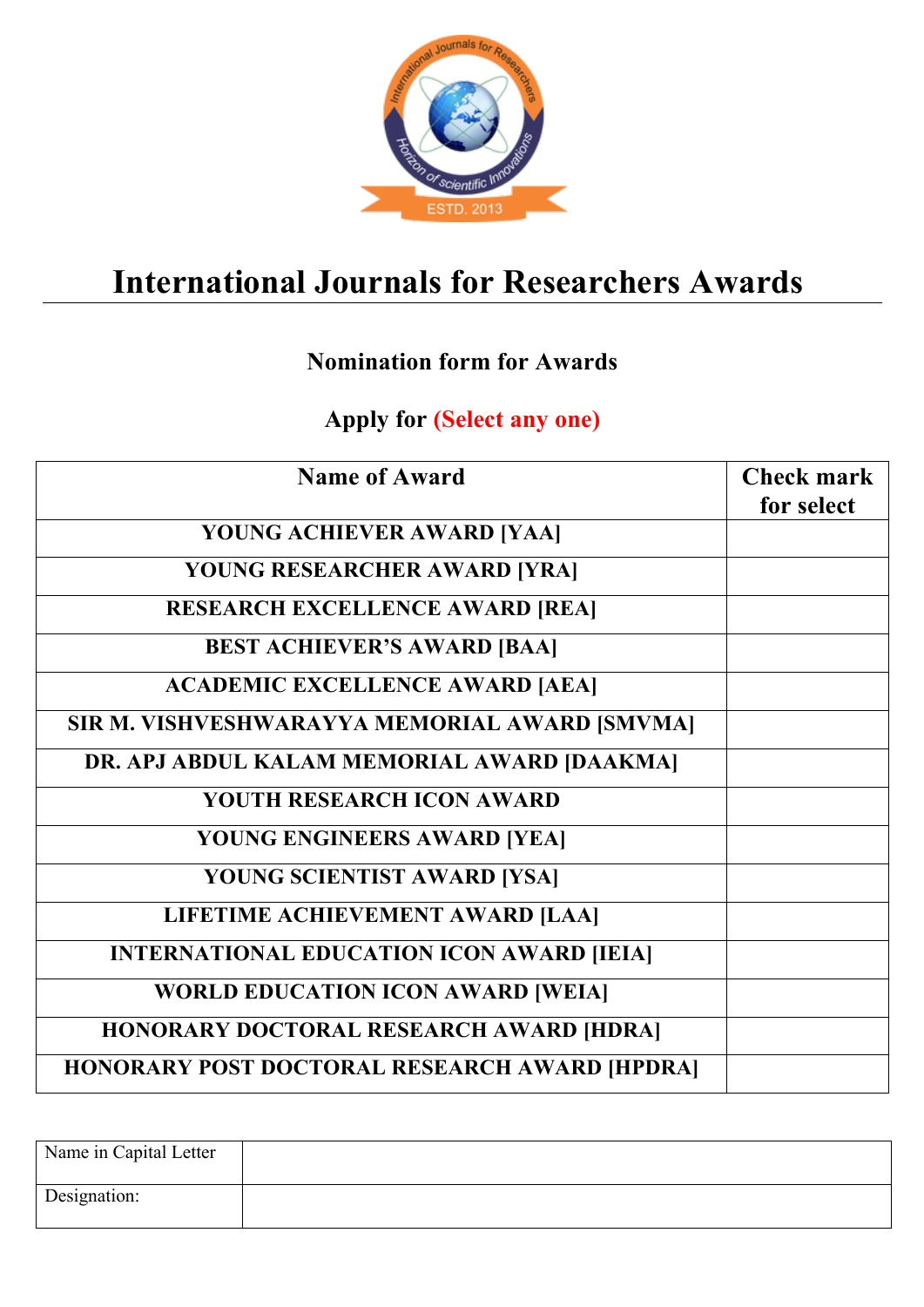| Department:                             |  |
|-----------------------------------------|--|
| College / University                    |  |
| (with complete address):                |  |
| Email ID IN CAPITAL                     |  |
| <b>Contact Number</b>                   |  |
| Full Correspondence<br>Address with PIN |  |

#### **DOCUMENTS CHECKLIST FOR ALL AWARDS CATEGORY**

| <b>Documents</b>                                  | <b>Check mark for select</b> |
|---------------------------------------------------|------------------------------|
| Passport size photo (image)                       |                              |
| ID Card/ Aadhar Card / Passport / Driving License |                              |
| Provision Certificate / Degree of latest Course   |                              |
| <b>Experience Certificate</b>                     |                              |

#### **ADDITIONAL DOCUMENTS CHECKLIST FOR YRA / REA / YEA / HDRA/ YSA/ HPDRA / SMVMA / DAAKMA**

| <b>Documents</b>                                         | <b>Check mark for select</b> |
|----------------------------------------------------------|------------------------------|
| Published 2 Research Paper in International Journals     |                              |
| 2 Conference Certificates of Research Paper Presentation |                              |

**I hereby declare that the information given by me in this nomination form is true and ALL THE SUPPORTING DOCUMENTS uploaded is correct to the best of my knowledge. I understand and agree that any false information in the nomination form and uploaded documents may lead to the cancellation of the award in future.** 

**Date: Signature Please send / upload this Nomination form along with all documents at editor.ijgaes@gmail.com**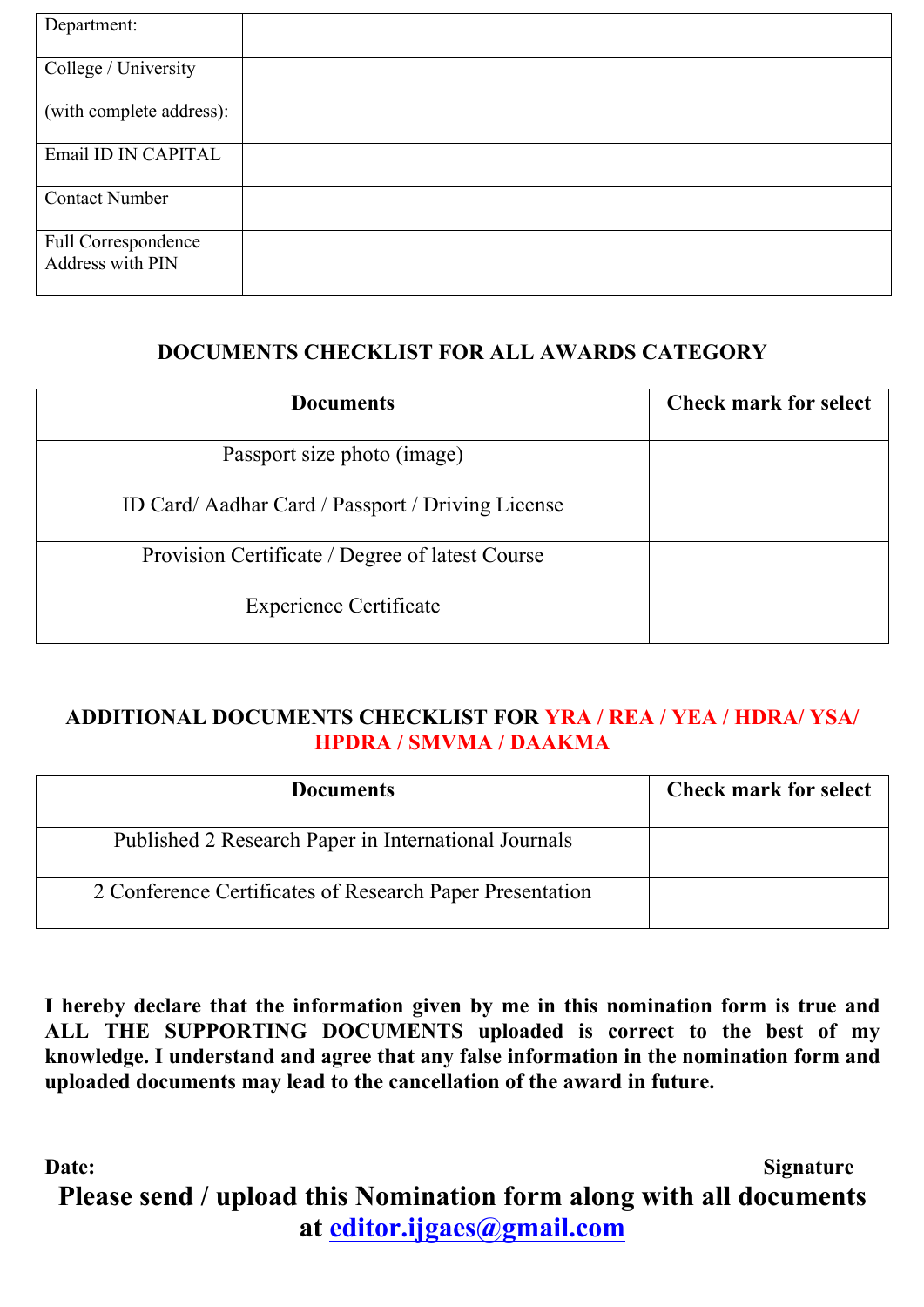## **BENEFITS OF AWARDS**

- $\triangleright$  Hard copy and Soft copy of the certificate with respective Award Title.
- $\triangleright$  A Gold Plated MEDAL for Awardee
- $\triangleright$  Your details will be displayed in our awards department website page.
- $\triangleright$  Platform to publish research article in our journal with 30 % reduction publication fee.
- $\triangleright$  This award will make you feel proud that you have made significant contribution to the society.

## **PROCESSING CHARGES**

| Name of Award                                    | <b>Charges</b>      |
|--------------------------------------------------|---------------------|
| YOUNG ACHIEVER AWARD [YAA]                       | 4990 INR / 100 USD  |
| YOUNG RESEARCHER AWARD [YRA]                     | 4990 INR / 100 USD  |
| <b>RESEARCH EXCELLENCE AWARD [REA]</b>           | 4990 INR / 100 USD  |
| <b>BEST ACHIEVER'S AWARD [BAA]</b>               | 4990 INR / 100 USD  |
| <b>ACADEMIC EXCELLENCE AWARD [AEA]</b>           | 4990 INR / 100 USD  |
| SIR M. VISHVESHWARAYYA MEMORIAL AWARD            | 7990 INR / 150 USD  |
| [SMVMA]                                          |                     |
| DR. APJ ABDUL KALAM MEMORIAL AWARD [DAAKMA]      | 7990 INR / 150 USD  |
| <b>YOUTH RESEARCH ICON AWARD</b>                 | 7990 INR / 150 USD  |
| YOUNG ENGINEERS AWARD [YEA]                      | 7990 INR / 150 USD  |
| YOUNG SCIENTIST AWARD [YSA]                      | 7990 INR / 150 USD  |
| LIFETIME ACHIEVEMENT AWARD [LAA]                 | 9990 INR / 200 USD  |
| <b>INTERNATIONAL EDUCATION ICON AWARD [IEIA]</b> | 9990 INR / 200 USD  |
| <b>WORLD EDUCATION ICON AWARD [WEIA]</b>         | 9990 INR / 200 USD  |
| HONORARY DOCTORAL RESEARCH AWARD [HDRA]          | 12990 INR / 250 USD |
| HONORARY POST DOCTORAL RESEARCH AWARD            | 12990 INR / 250 USD |
| [HPDRA]                                          |                     |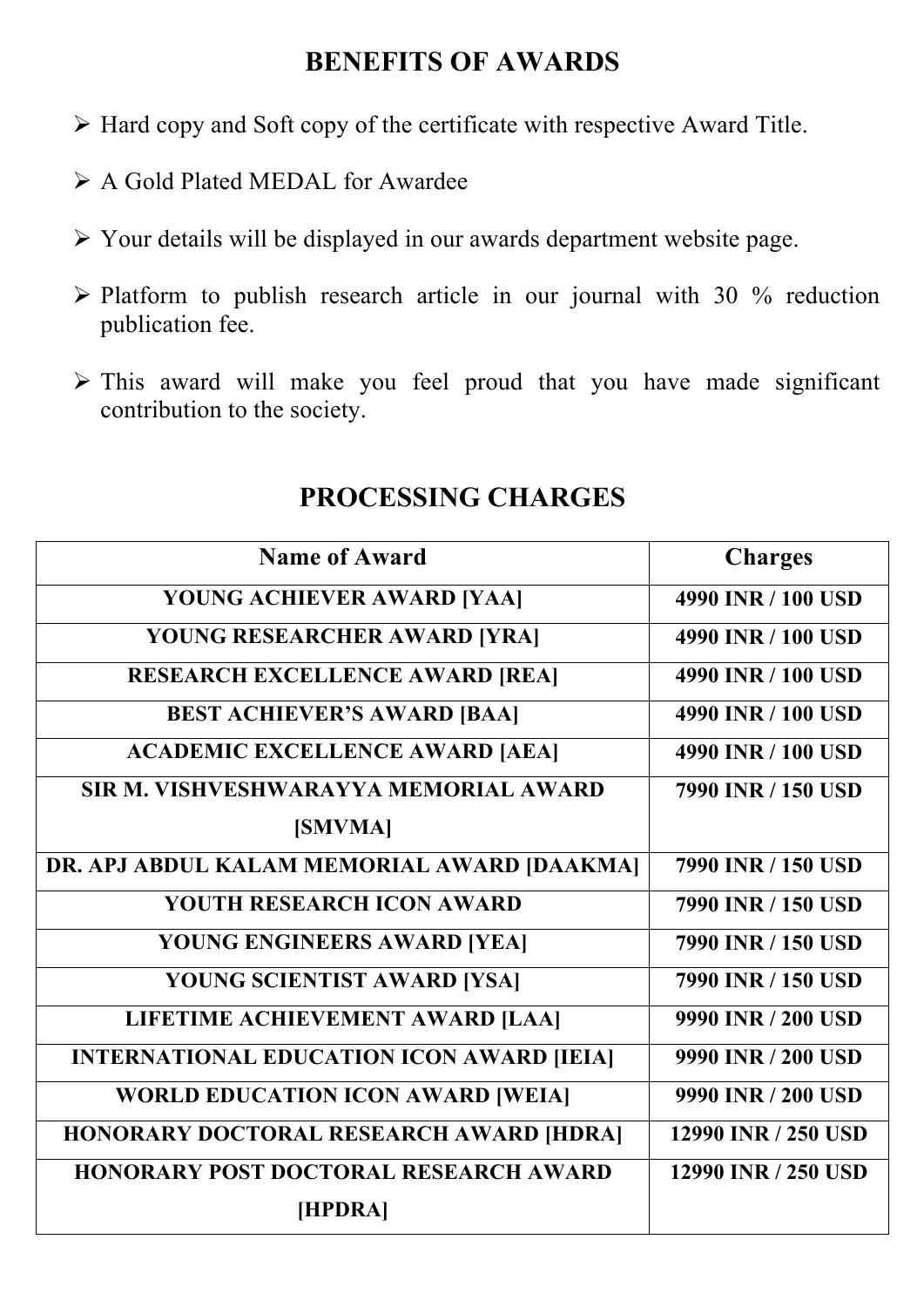#### **BANK DETAILS**

**Bank Name: Punjab National Bank Account Name: Engineering Research Publication Account Number: 7219002100000789 Branch Name: Shahpura (Jaipur) IFSC Code: PUNB0721900**

**Swift Code: PUNBINBBDIB**

**OR**



**BHIM UPI Payments Accepted at Engineering Research Publication** 



Account Number: 7219002100000789, IFSC Code: PUNB0721900

Scan and Pay using any UPI supported Apps